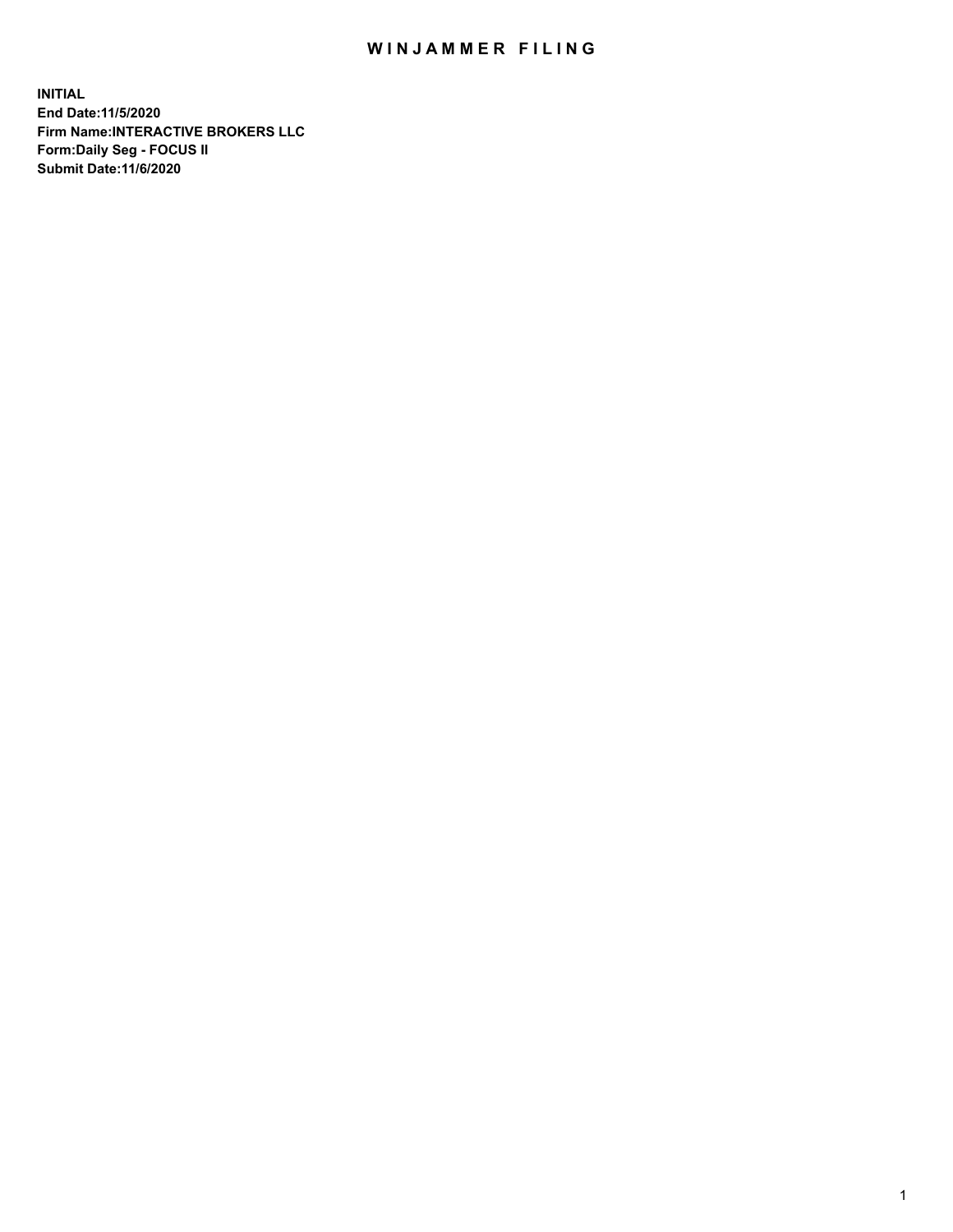**INITIAL End Date:11/5/2020 Firm Name:INTERACTIVE BROKERS LLC Form:Daily Seg - FOCUS II Submit Date:11/6/2020 Daily Segregation - Cover Page**

| Name of Company                                                                                                                                                                                                                                                                                                               | <b>INTERACTIVE BROKERS LLC</b>                                                   |
|-------------------------------------------------------------------------------------------------------------------------------------------------------------------------------------------------------------------------------------------------------------------------------------------------------------------------------|----------------------------------------------------------------------------------|
| <b>Contact Name</b>                                                                                                                                                                                                                                                                                                           | James Menicucci                                                                  |
| <b>Contact Phone Number</b>                                                                                                                                                                                                                                                                                                   | 203-618-8085                                                                     |
| <b>Contact Email Address</b>                                                                                                                                                                                                                                                                                                  | jmenicucci@interactivebrokers.c<br>om                                            |
| FCM's Customer Segregated Funds Residual Interest Target (choose one):<br>a. Minimum dollar amount: ; or<br>b. Minimum percentage of customer segregated funds required:% ; or<br>c. Dollar amount range between: and; or<br>d. Percentage range of customer segregated funds required between:% and%.                        | <u>0</u><br>$\overline{\mathbf{0}}$<br>155,000,000 245,000,000<br>0 <sub>0</sub> |
| FCM's Customer Secured Amount Funds Residual Interest Target (choose one):<br>a. Minimum dollar amount: ; or<br>b. Minimum percentage of customer secured funds required:%; or<br>c. Dollar amount range between: and; or<br>d. Percentage range of customer secured funds required between:% and%.                           | <u>0</u><br>$\overline{\mathbf{0}}$<br>80,000,000 120,000,000<br>0 <sub>0</sub>  |
| FCM's Cleared Swaps Customer Collateral Residual Interest Target (choose one):<br>a. Minimum dollar amount: ; or<br>b. Minimum percentage of cleared swaps customer collateral required:%; or<br>c. Dollar amount range between: and; or<br>d. Percentage range of cleared swaps customer collateral required between:% and%. | <u>0</u><br>$\underline{\mathbf{0}}$<br>0 <sub>0</sub><br>0 <sub>0</sub>         |

Attach supporting documents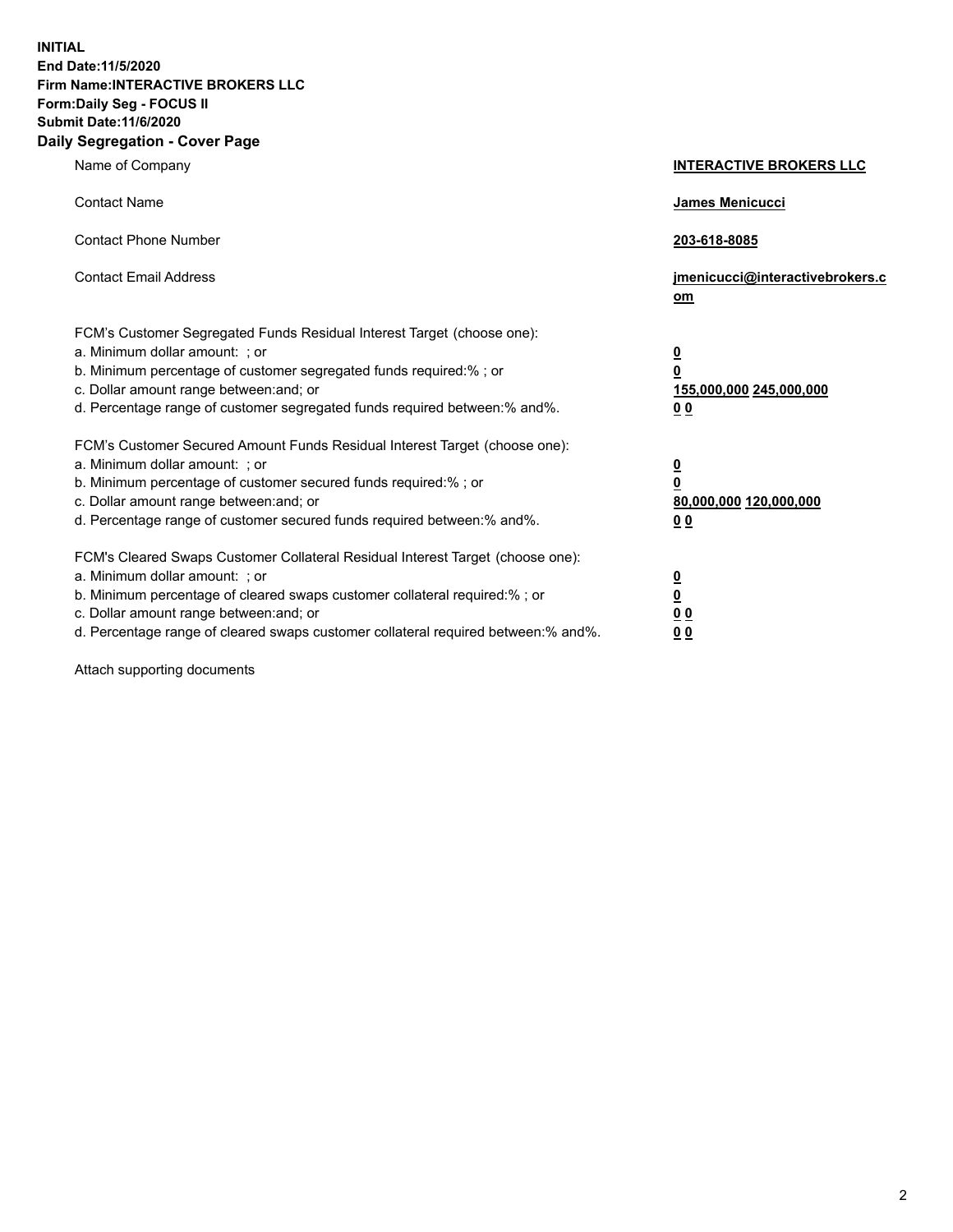**INITIAL End Date:11/5/2020 Firm Name:INTERACTIVE BROKERS LLC Form:Daily Seg - FOCUS II Submit Date:11/6/2020 Daily Segregation - Secured Amounts**

|     | Daily Segregation - Secured Amounts                                                         |                               |
|-----|---------------------------------------------------------------------------------------------|-------------------------------|
|     | Foreign Futures and Foreign Options Secured Amounts                                         |                               |
|     | Amount required to be set aside pursuant to law, rule or regulation of a foreign            | $0$ [7305]                    |
|     | government or a rule of a self-regulatory organization authorized thereunder                |                               |
| 1.  | Net ledger balance - Foreign Futures and Foreign Option Trading - All Customers             |                               |
|     | A. Cash                                                                                     | 574,621,951 [7315]            |
|     | B. Securities (at market)                                                                   | $0$ [7317]                    |
| 2.  | Net unrealized profit (loss) in open futures contracts traded on a foreign board of trade   | 14,039,200 [7325]             |
| 3.  | Exchange traded options                                                                     |                               |
|     | a. Market value of open option contracts purchased on a foreign board of trade              | 2,910,260 [7335]              |
|     | b. Market value of open contracts granted (sold) on a foreign board of trade                | -1,335,470 [7337]             |
| 4.  | Net equity (deficit) (add lines 1. 2. and 3.)                                               | 590,235,941 [7345]            |
| 5.  | Account liquidating to a deficit and account with a debit balances - gross amount           | 5,080 [7351]                  |
|     | Less: amount offset by customer owned securities                                            | 0 [7352] 5,080 [7354]         |
| 6.  | Amount required to be set aside as the secured amount - Net Liquidating Equity              | 590,241,021 [7355]            |
|     | Method (add lines 4 and 5)                                                                  |                               |
| 7.  | Greater of amount required to be set aside pursuant to foreign jurisdiction (above) or line | 590,241,021 [7360]            |
|     | 6.<br>FUNDS DEPOSITED IN SEPARATE REGULATION 30.7 ACCOUNTS                                  |                               |
| 1.  |                                                                                             |                               |
|     | Cash in banks<br>A. Banks located in the United States                                      |                               |
|     | B. Other banks qualified under Regulation 30.7                                              | 24,649,443 [7500]             |
| 2.  | <b>Securities</b>                                                                           | 0 [7520] 24,649,443 [7530]    |
|     | A. In safekeeping with banks located in the United States                                   | 499,898,000 [7540]            |
|     | B. In safekeeping with other banks qualified under Regulation 30.7                          | 0 [7560] 499,898,000 [7570]   |
| 3.  | Equities with registered futures commission merchants                                       |                               |
|     | A. Cash                                                                                     | $0$ [7580]                    |
|     | <b>B.</b> Securities                                                                        | $0$ [7590]                    |
|     | C. Unrealized gain (loss) on open futures contracts                                         | $0$ [7600]                    |
|     | D. Value of long option contracts                                                           | $0$ [7610]                    |
|     | E. Value of short option contracts                                                          | 0 [7615] 0 [7620]             |
| 4.  | Amounts held by clearing organizations of foreign boards of trade                           |                               |
|     | A. Cash                                                                                     | $0$ [7640]                    |
|     | <b>B.</b> Securities                                                                        | $0$ [7650]                    |
|     | C. Amount due to (from) clearing organization - daily variation                             | $0$ [7660]                    |
|     | D. Value of long option contracts                                                           | $0$ [7670]                    |
|     | E. Value of short option contracts                                                          | 0 [7675] 0 [7680]             |
| 5   | Amounts held by members of foreign boards of trade                                          |                               |
|     | A. Cash                                                                                     | 157,928,453 [7700]            |
|     | <b>B.</b> Securities                                                                        | $0$ [7710]                    |
|     | C. Unrealized gain (loss) on open futures contracts                                         | 29,108,679 [7720]             |
|     | D. Value of long option contracts                                                           | 2,910,260 [7730]              |
|     | E. Value of short option contracts                                                          | -1,335,470 [7735] 188,611,922 |
|     |                                                                                             | [7740]                        |
| 6.  | Amounts with other depositories designated by a foreign board of trade                      | $0$ [7760]                    |
| 7.  | Segregated funds on hand                                                                    | $0$ [7765]                    |
| 8.  | Total funds in separate section 30.7 accounts                                               | 713,159,365 [7770]            |
| 9.  | Excess (deficiency) Set Aside for Secured Amount (subtract line 7 Secured Statement         | 122,918,344 [7380]            |
|     | Page 1 from Line 8)                                                                         |                               |
| 10. | Management Target Amount for Excess funds in separate section 30.7 accounts                 | 80,000,000 [7780]             |
| 11. | Excess (deficiency) funds in separate 30.7 accounts over (under) Management Target          | 42,918,344 [7785]             |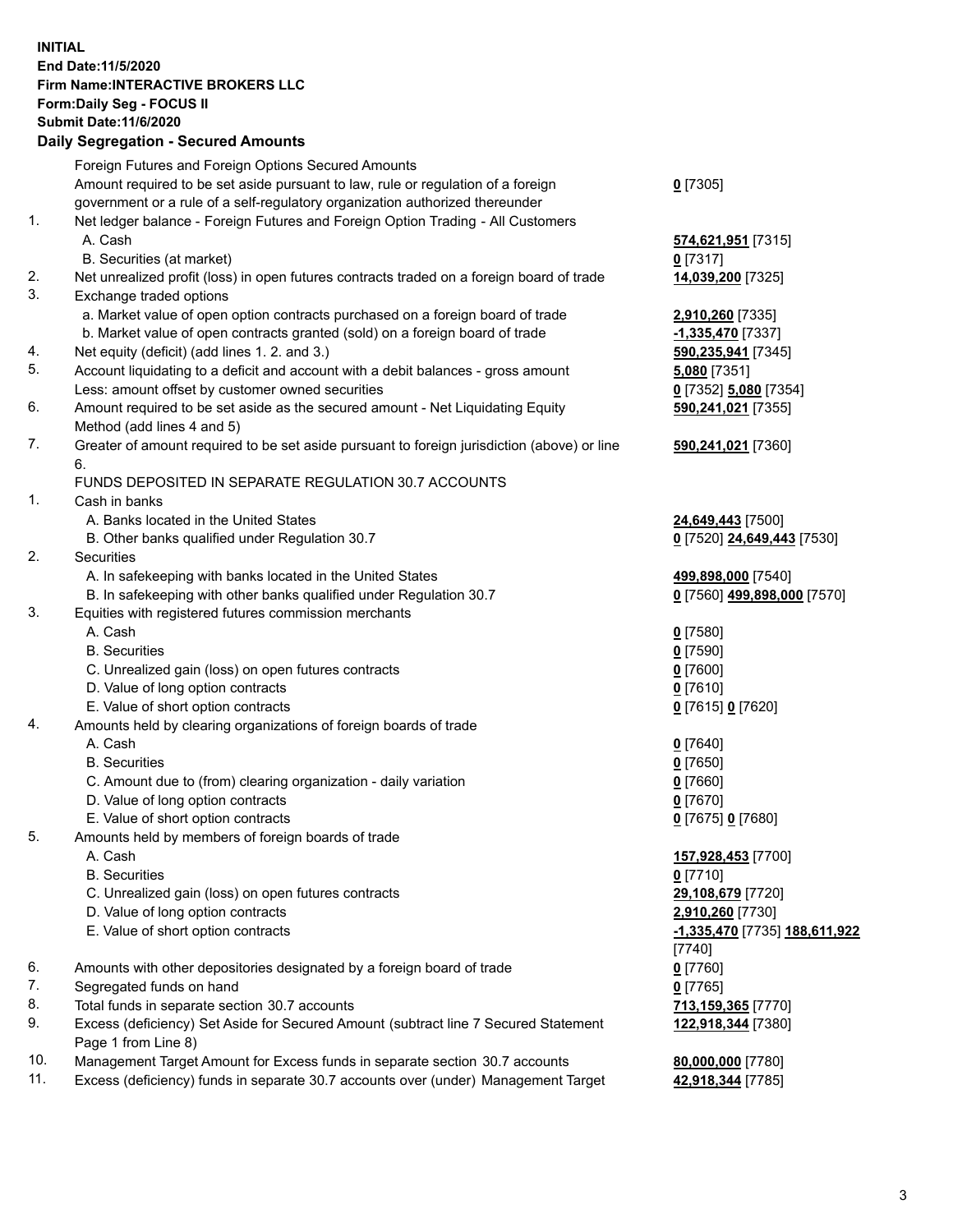**INITIAL End Date:11/5/2020 Firm Name:INTERACTIVE BROKERS LLC Form:Daily Seg - FOCUS II Submit Date:11/6/2020 Daily Segregation - Segregation Statement** SEGREGATION REQUIREMENTS(Section 4d(2) of the CEAct) 1. Net ledger balance A. Cash **5,575,112,334** [7010] B. Securities (at market) **0** [7020] 2. Net unrealized profit (loss) in open futures contracts traded on a contract market **34,813,948** [7030] 3. Exchange traded options A. Add market value of open option contracts purchased on a contract market **324,625,856** [7032] B. Deduct market value of open option contracts granted (sold) on a contract market **-302,397,867** [7033] 4. Net equity (deficit) (add lines 1, 2 and 3) **5,632,154,271** [7040] 5. Accounts liquidating to a deficit and accounts with debit balances - gross amount **5,921,639** [7045] Less: amount offset by customer securities **0** [7047] **5,921,639** [7050] 6. Amount required to be segregated (add lines 4 and 5) **5,638,075,910** [7060] FUNDS IN SEGREGATED ACCOUNTS 7. Deposited in segregated funds bank accounts A. Cash **1,336,504,294** [7070] B. Securities representing investments of customers' funds (at market) **2,491,863,700** [7080] C. Securities held for particular customers or option customers in lieu of cash (at market) **0** [7090] 8. Margins on deposit with derivatives clearing organizations of contract markets A. Cash **5,281,575** [7100] B. Securities representing investments of customers' funds (at market) **1,978,879,260** [7110] C. Securities held for particular customers or option customers in lieu of cash (at market) **0** [7120] 9. Net settlement from (to) derivatives clearing organizations of contract markets **14,630,056** [7130] 10. Exchange traded options A. Value of open long option contracts **324,388,834** [7132] B. Value of open short option contracts **-302,330,993** [7133] 11. Net equities with other FCMs A. Net liquidating equity **0** [7140] B. Securities representing investments of customers' funds (at market) **0** [7160] C. Securities held for particular customers or option customers in lieu of cash (at market) **0** [7170] 12. Segregated funds on hand **0** [7150] 13. Total amount in segregation (add lines 7 through 12) **5,849,216,726** [7180] 14. Excess (deficiency) funds in segregation (subtract line 6 from line 13) **211,140,816** [7190] 15. Management Target Amount for Excess funds in segregation **155,000,000** [7194]

16. Excess (deficiency) funds in segregation over (under) Management Target Amount Excess

**56,140,816** [7198]